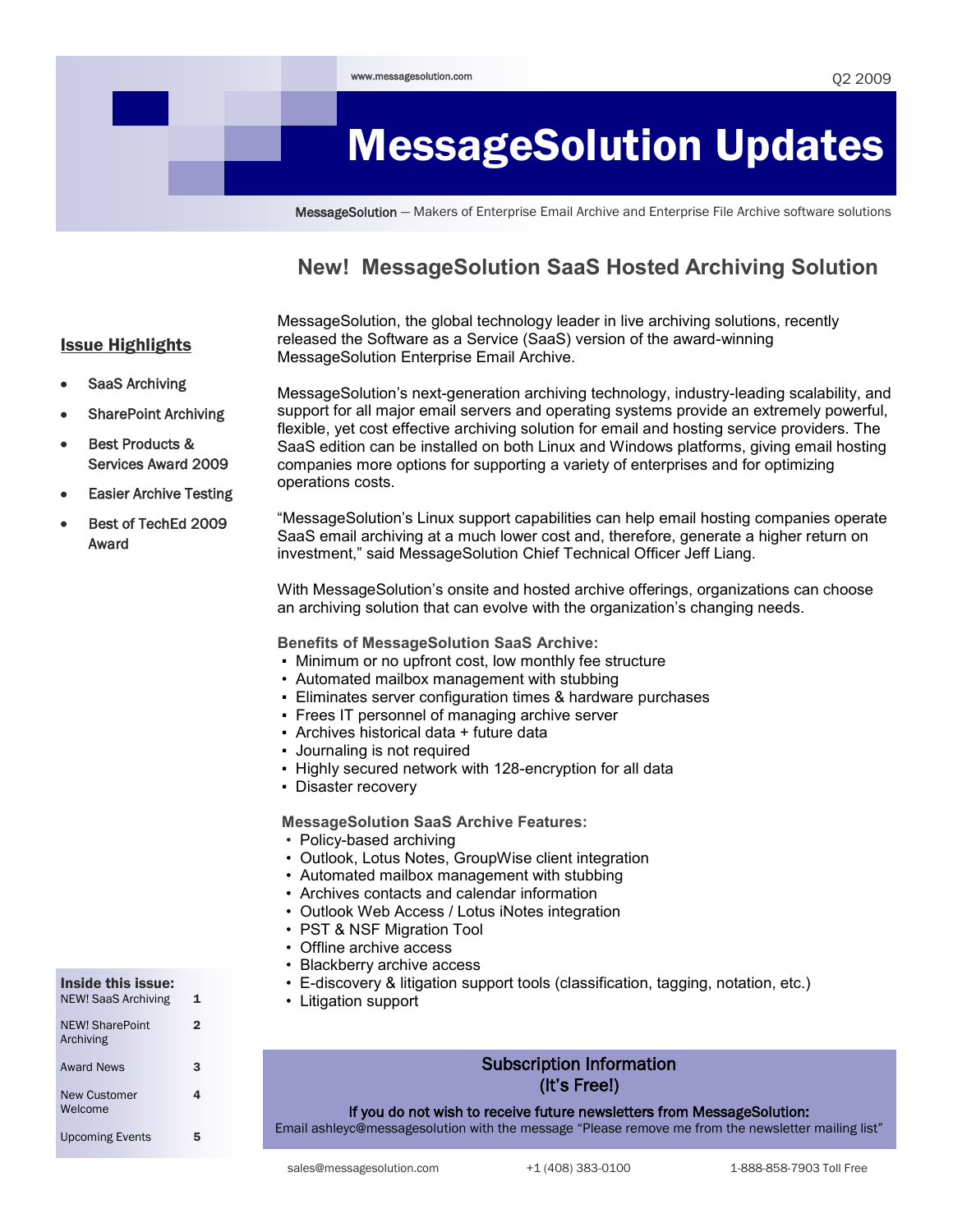

MessageSolution now gives businesses the ability to archive Microsoft SharePoint Server items for regulatory compliance, litigation readiness, and improving SharePoint Server performance.

MessageSolution SharePoint Archiving can be deployed standalone or in conjunction with MessageSolution Enterprise Email Archive and/ or MessageSolution Enterprise File Archive.

All archiving modules can be deployed on the same server, stored in the same repository, and accessed from the same web-based user interface, making data management, backup and data restoration faster and more streamlined.

### **SharePoint Archive Features:**

- Web UI allows end users and system administrator to search & browse archived data, and restore lost documents
- No SQL Server required.
- Archive to file system and NAS, SAN, Disk Array
- Access control granted by system administrator
- Integration with Microsoft Active **Directory**
- Search across corporate email archive, file archive, and SharePoint archive



- Offload SharePoint data to more cost-effective storage devices to reduce storage costs

- Capture all relevant SharePoint data for compliance

- Centralize corporate email, file, and SharePoint archives under MessageSolution to reduce time and costs for legal discovery requests
- Reduce size and number of SQL Servers
- Drastically improve SharePoint Server performance: less data is stored on SharePoint Servers after offloading SharePoint data to the archive
- Improve SharePoint Server manageability
- Extend end-user quota limitations
- Flexible rule-based archiving process

- Archive entire site collections or at the document level

- Full-text index search engine allows users to search based on keyword, phrase, proximity search, etc.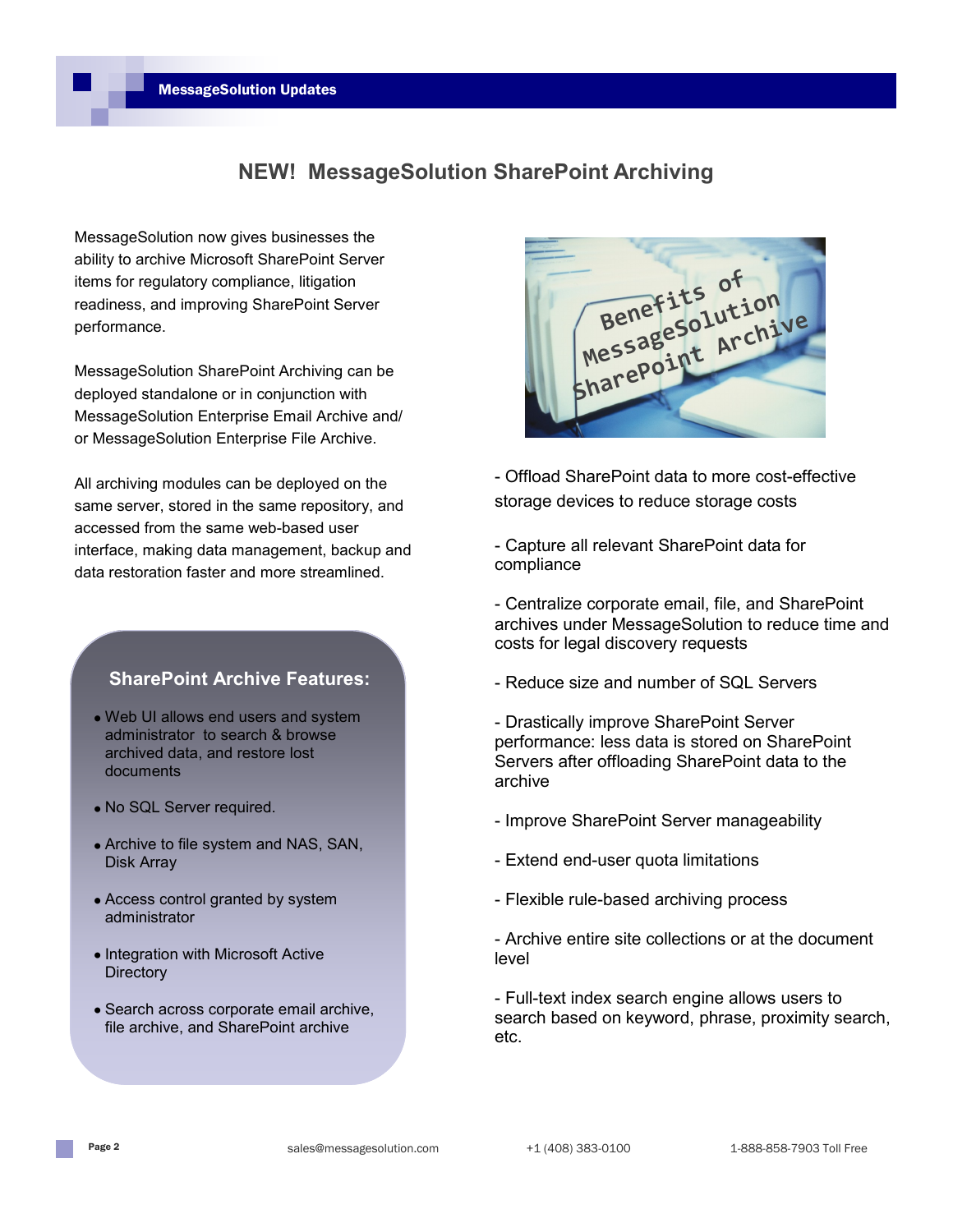## **MessageSolution Selected 2009 Best Products and Services**

### **Winner in Best Archive Category for Second Year**

Network Products Guide, the industry's leading publication on information technologies and solutions, has named MessageSolution a winner of the Best Products and Services Award for the second year in a row.

This respected annual award honors products and services that represent the rapidly changing needs and interests of the end-users of technology worldwide.

MessageSolution Email & File Archive Enterprise Suite was selected as the winner in the Best in Archive Category.

MessageSolution Email & File Archive Enterprise Suite is a centrally-managed archiving software solution that allows organizations to consolidate storage resources by storing e-mail, file, and Microsoft SharePoint Server archives on a single server. MessageSolution's email archive, file archive, and SharePoint archive solutions can be deployed separately or together in a single management console for a completely centralized enterprise archiving solution.

MessageSolution Email & File Archive Enterprise Suite with SharePoint Archiving delivers advanced electronic discovery, litigation and audit support features, and

data restoration, along with stubbing for storage management.

"Increased end-user awareness and ongoing advances in technology are helping shape better products and

services," said Rake Narang, Editor-in-Chief at Network Products Guide.

―MessageSolution Email & File Archive Enterprise Suite is bringing improvements in enterprise archiving for centralized data management."

As part of the tech-industry's leading global awards program, this year's Best Products and Services were nominated from all over the world.

MessageSolution joins the ranks of other global technology leaders to receive Best Products & Services awards this year, including industry giants such as Cisco and Microsoft.

―These awards go to the best technology products every year and we are honored that MessageSolution Email & File Archive Enterprise Suite has gained the Network Products Guide Reader Trust," said Jeff Liang, Chief Technology Officer at MessageSolution. "We are committed to meeting our customer's needs by providing them with the best products and services."

### Test MessageSolution EEA for FREE with No Set Up or Configuration Times!

Interested in testing MessageSolution Enterprise Email Archive (EEA) before committing to an on-site archiving solution of your own?

MessageSolution just made testing EEA easier by providing a no-cost, noconfig testing environment for businesses to try out the convenient administration and end-user archive web console and transparent Outlook client integration on their own.

To reserve time to use the free testing environment, please contact your MessageSolution Account Manager.





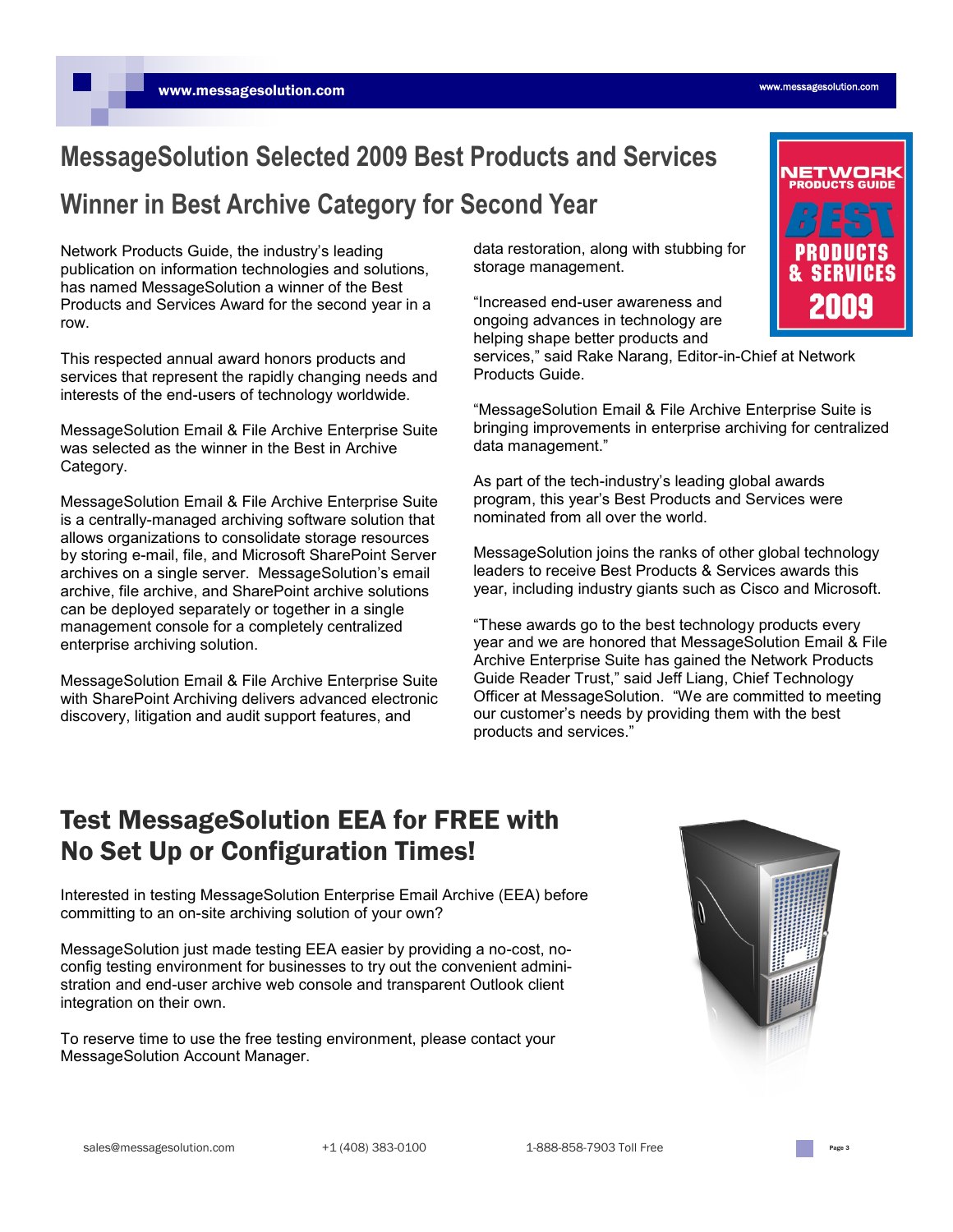# Welcome, New Customers!

MessageSolution would like to welcome a few of our newest customers:

Agosto, Inc — Minnesota Apex Computer Systems, Inc — California Birdsong Peanuts — Virginia Charter House — United Kingdom Child Action — California Davis Miles, PLLC — Arizona Gabroy Rollman & Bossé P.C. — Arizona Industrial & Commercial Bank of China — New York Mitsubishi Elevator Company — China RPM Mortgage — California Service Group — Texas Tacoma Community College — Washington Watt Beckworth Thompson & Henneman, L.L.P. — Texas

Wireless Channel — Colorado Zenith Bank Plc — Nigeria

As a member of the MessageSolution Partners Network, your organization is eligible to **receive 10% of the purchasing price** for any organization you refer to MessageSolution that purchases MessageSolution products.



For more information on our referral program, please contact your MessageSolution Account Manager or call +1 408 383-0100.

# MessageSolution Named Best of TechEd Awards Finalist

MessageSolution Email & File Archive Enterprise Suite was named a Finalist in the Best of Tech·Ed 2009 Awards program in the Business Intelligence category by Penton Media's *Windows IT Pro* and *SQL Server Magazine.* MessageSolution Email & File Archive Enterprise Suite is a comprehensive on site software solution for managing enterprise intelligence.

The Best of Tech·Ed 2009 Awards recognize companies who offer innovative products for the industry. The judges reviewed more than 170 products and services submitted for the contest and chose 35 finalists.

―Every year, selecting winners from the outstanding pool of highly qualified nominations is challenging, with this year's submissions no exception," said Jeff James, IT Group editor in chief and web content strategist. "Our judging criteria – innovation, strategic importance to the market, competitive advantage and exceptional value to customers – are clearly reflected in the winners' products."

"We are very excited that MessageSolution Email & File Archive Enterprise Suite has been named a finalist," said MessageSolution Chief Technology Officer Jeff Liang. ―MessageSolution's unified email archive, file archive, and SharePoint archive contains powerful business intelligence tools that allow businesses to mine for business-critical data in corporate email, file, and SharePoint archives in one search interface."

MessageSolution allows email, file, and SharePoint archives to be installed on one server, reducing enterprise hardware requirements. Email, file, and



SharePoint archives can also be accessed from one central user interface, streamlining corporate intelligence management and increasing productivity by making enterprise search infinitely more thorough.

Versioning allows businesses to analyze the development of corporate data. Employee email and file usage and behaviors can be monitored, as can the contents of messages and files.

MessageSolution provides a variety of built-in reports and reporting functions that allow businesses to analyze how corporate data are being used, who is sending what data to whom, and discover what intelligence is contained in the corporate email and file database.

Supervisors, administrators, and legal review teams are able to comb the full corporate knowledge database, automate data classification application, manually tag/flag archived data, add review notes, and analyze message and file pathways. For more information, visit **www.MessageSolution.com**.